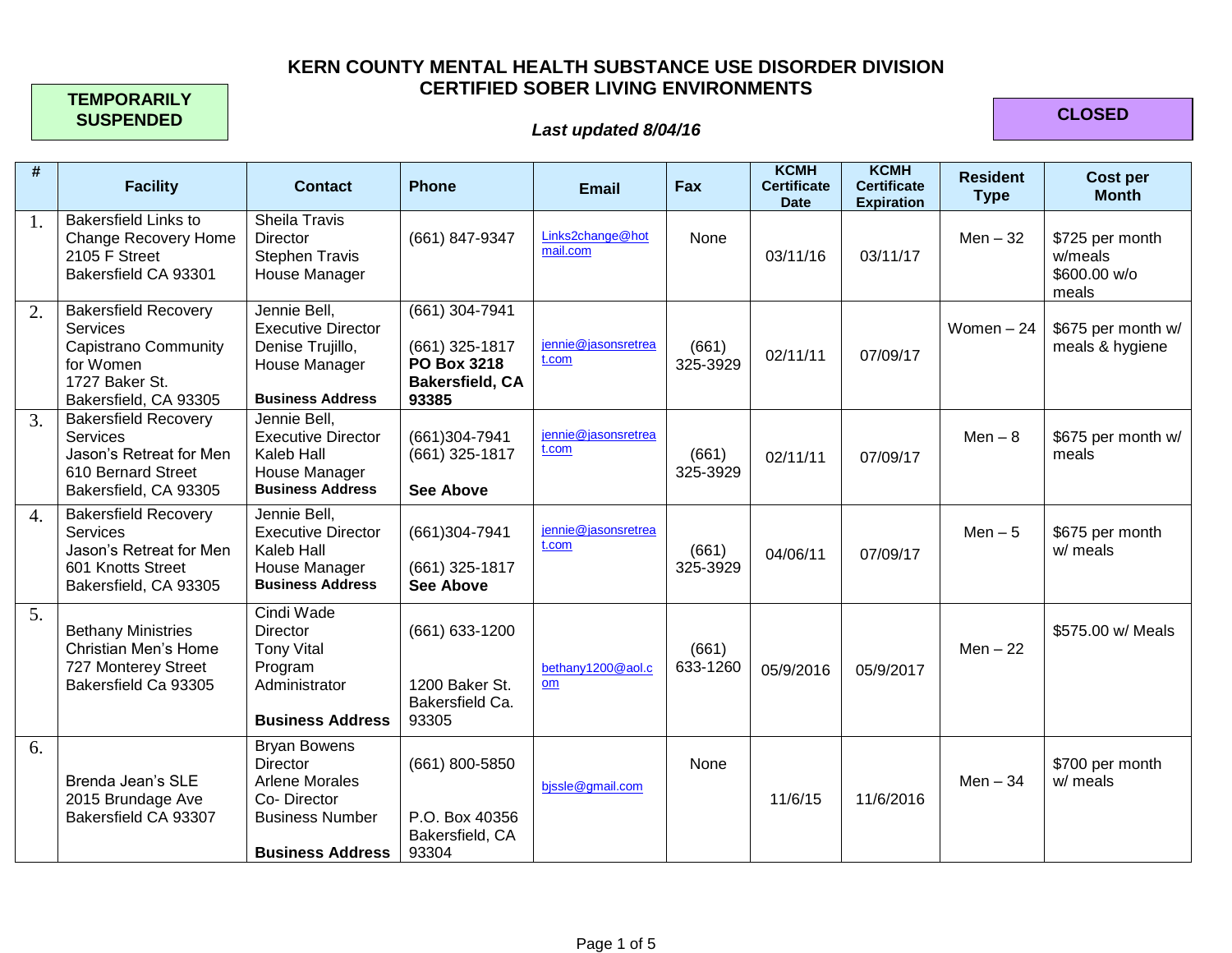|                  | <b>TEMPORARILY</b>                                                                                   | <u>UERTIFIED SUBER LIVING ENVIRONMENTS</u>                                           |                                                                  |                                     |                   |                                                    |                                                        |                                |                                                           |  |
|------------------|------------------------------------------------------------------------------------------------------|--------------------------------------------------------------------------------------|------------------------------------------------------------------|-------------------------------------|-------------------|----------------------------------------------------|--------------------------------------------------------|--------------------------------|-----------------------------------------------------------|--|
|                  | <b>SUSPENDED</b>                                                                                     | Last updated 8/04/16                                                                 |                                                                  |                                     |                   |                                                    |                                                        |                                | <b>CLOSED</b>                                             |  |
| #                | <b>Facility</b>                                                                                      | <b>Contact</b>                                                                       | <b>Phone</b>                                                     | <b>Email</b>                        | Fax               | <b>KCMH</b><br><b>Certificate</b><br><b>Date</b>   | <b>KCMH</b><br><b>Certificate</b><br><b>Expiration</b> | <b>Resident</b><br><b>Type</b> | <b>Cost per</b><br><b>Month</b>                           |  |
| $\overline{7}$ . | <b>Compass Rose</b><br>Recovery Home<br>2445 Beech Street<br>Bakersfield, CA 93301                   | William Ganong,<br>Consultant<br>Stacy Lynch,<br>House Manager                       | 1-877-495-9696                                                   | mslynch411@yahoo<br>.com            | None              | 05/14/10                                           | 08/15/16                                               | Women $-8$                     | \$600 per month<br>w/o meals                              |  |
| 8.               | Cottage of Hope and<br>Gratitude<br>1801 Baker Street<br>Bakersfield, CA 93305                       | <b>Executive Director</b><br>Glendora<br>Kirkpatrick<br>Program Mgr.<br>Sam San Juan | 661-324-0983(h)<br>376-3998 (D)                                  | glk10@sbcglobal.net                 | 661-324-<br>0983  | $09/16/10 -$<br>Pioneer<br>$03/17/11 -$<br>Cottage | 08/11/17                                               | Men $-10$                      | \$735 per month<br>w/3 meals<br>Wheel chair<br>accessible |  |
| 9.               | <b>Crossroads Christian</b><br>Men's Home<br>1200 First Street<br>Bakersfield, CA 93304              | Eugene Richards<br><b>Executive Director</b>                                         | $(661) 869 - 2609$<br>(661) 213-5340<br>Cell                     | ER.crossroad1@vah<br>oo.com         | None              | 04/01/15                                           | 03/24/17                                               | $Men - 6$                      | \$750 per month<br>w/ meals                               |  |
| 10.              | Dwelling in Unity<br>4420 Easton Drive<br>Bakersfield, CA 93309                                      | Mary Sawyer<br>Director                                                              | (661) 332-8605<br><b>Corporate Office</b><br>(661) 431-1455      | Msawyer@portfoliop<br>roperties.com | (661)<br>431-1414 | 06/26/14                                           | 06/26/16                                               | $Men - 10$                     | \$750 per month<br>w/3 meals                              |  |
| 11.              | Freedom House<br>519 Niles Street<br>Bakersfield, CA 93305                                           | Lynn Huckaby<br>Director<br>Chris Current,<br>Program Mgr                            | $(661)$ 304-8947<br>(661) 325-0490<br>Office #<br>(661) 327-0119 | lynnhuckaby@hotm<br>ail.com         | (661)<br>589-3566 | 09/26/08                                           | 10/03/16                                               | $Men - 17$                     | \$800 per month<br>w/ meals<br>\$690 SSI clients          |  |
| 12.              | Freedom House<br>527 Niles Street<br>Bakersfield, CA 93305                                           | Lynn Huckaby<br>Director<br>Chris Current,<br>Program Mgr                            | (661) 304-8947<br>(661) 325-0490<br>Office #<br>(661) 371-0119   | lynnhuckaby@hotm<br>ail.com         | (661)<br>589-3566 | 09/25/08                                           | 10/03/16                                               | $Men - 17$                     | \$800 per month<br>w/ meals<br>\$690 SSI clients          |  |
| 13.              | Terra Lynn House of<br>Hope & Healing<br>(Freedom House)<br>2309 San Marino<br>Bakersfield, CA 93309 | Lynn Huckaby<br>Director<br>Sandra Julian<br>Program Mgr.                            | (661) 304-8947<br>(661) 831-1027<br>Office#                      | lynnhuckaby@hotm<br>ail.com         | (661)<br>589-3566 | 09/26/08                                           | 10/03/16                                               | Women-16                       | \$690 per month<br>w/ meals                               |  |
| 14.              | Terra Lynn House of<br>Hope & Healing<br>(Freedom House)<br>2311 San Marino<br>Bakersfield, CA 93309 | Lynn Huckaby<br>Director<br>Deena Blankenship<br>House Manager                       | $(661)$ 304-8947<br>(661) 831-1027<br>Office#                    | lynnhuckaby@hotm<br>ail.com         | (661)<br>589-3566 | 3/4/2016                                           | 3/4/2017                                               | Women -6                       | \$690 per month<br>w/ meals                               |  |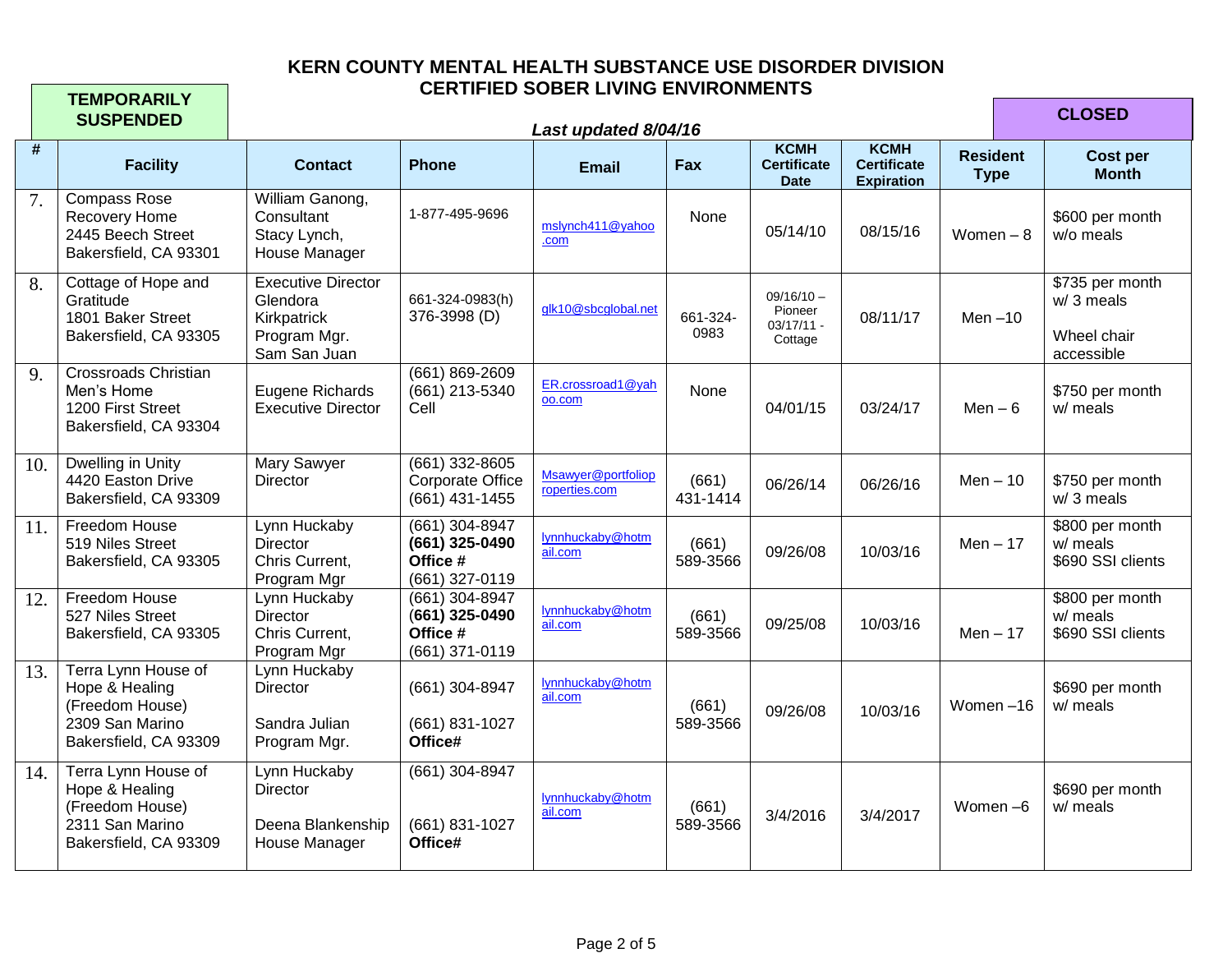**TEMPORARILY** 

|     | <b>SUSPENDED</b>                                                                                     |                                                                                                 |                                                      |                                                               |                   |                                                  |                                                        |                                         |  | <b>CLOSED</b>                                               |
|-----|------------------------------------------------------------------------------------------------------|-------------------------------------------------------------------------------------------------|------------------------------------------------------|---------------------------------------------------------------|-------------------|--------------------------------------------------|--------------------------------------------------------|-----------------------------------------|--|-------------------------------------------------------------|
|     |                                                                                                      | Last updated 8/04/16                                                                            |                                                      |                                                               |                   |                                                  |                                                        |                                         |  |                                                             |
| #   | <b>Facility</b>                                                                                      | <b>Contact</b>                                                                                  | <b>Phone</b>                                         | <b>Email</b>                                                  | Fax               | <b>KCMH</b><br><b>Certificate</b><br><b>Date</b> | <b>KCMH</b><br><b>Certificate</b><br><b>Expiration</b> | <b>Resident</b><br><b>Type</b>          |  | <b>Cost per</b><br><b>Month</b>                             |
| 15. | Terra Lynn House of<br>Hope & Healing<br>(Freedom House)<br>2307 San Marino<br>Bakersfield, CA 93309 | Lynn Huckaby<br><b>Director</b><br>Beth Kanavalon<br>Program Mgr.                               | 661) 304-8947<br>(661) 831-1027<br>Office#           | lynnhuckaby@hotm<br>ail.com                                   | (661)<br>589-3566 | 3/4/2016                                         | 3/4/2017                                               | Women-6                                 |  | \$690 per month<br>w/ meals                                 |
| 16. | Freedom House<br><b>Transitional Living SLE</b><br>919 Grace Street<br>Bakersfield, CA 93305         | Lynn Huckaby,<br><b>Director</b><br>Troy Mason,<br>Program Mgr<br>Terry Moore,<br>House Manager | $(661)$ 304-8947<br>(661) 431-4375<br>(661) 800-6030 | lynnhuckaby@hotm<br>ail.com                                   | (661)<br>589-3566 | 02/26/07                                         | 08/08/16                                               | Men $-26$                               |  | \$800 per month<br>w/ meals<br>\$600 per month<br>w/o meals |
| 17. | <b>Healing House</b><br>Women's Sober Living<br>22510 Eagle Way<br>Tehachapi, CA 93561               | Lisa Stradley<br>Exec. Director<br>Michelle Haggerty<br>Program Director                        | (661) 332-0629<br>(310) 482-9063                     | cherokeefeather@m<br>e.com<br>michelleandkaidon@<br>qmail.com | None              | 10/23/15                                         | 10/23/16                                               | Women $-7$<br><b>Faith Based</b>        |  | \$550.per month<br>w/o meals                                |
| 18. | House of Ruth<br>707 Jumbuck Lane<br>Bakersfield, CA 93307                                           | Dionne Johnson,<br>CEO/Owner<br>Cynthia Taylor,<br>Program Director                             | (661) 346-5592                                       | karneshasawyers<br>@yahoo.com                                 | None              | 07/20/15                                         | 07/20/17                                               | Women-10<br><b>Faith Based</b>          |  | SSI/ \$600.00<br>w/Meals                                    |
| 19. | Isaiah's Sober Living<br>Home<br>1900 Clarendon Street<br>Bakersfield, CA 93307                      | Owner/Director<br>Isaiah Crompton                                                               | (661) 747-4661                                       | cromptomi@aol.com                                             | (661)<br>831-0722 | 01/08/03                                         | 3/8/2017                                               | Men-10                                  |  | SSI / \$700<br>w/meals                                      |
| 20. | JeneSis SLE<br>404 S. Williams Street<br>Bakersfield, CA 93307                                       | <b>Jolly Corral</b><br><b>Director</b><br>Jenny Corral<br>Co-Director                           | (661) 747-5527<br>(661) 633-9300                     | jenesissoberliving@<br>gmail.com                              | (661)<br>633-9301 | 10/11/13                                         | 12/10/16                                               | Men $-30$<br>(Bedrooms<br>are upstairs) |  | \$650 w/meals<br>\$500 w/o meals<br>\$750 private rm        |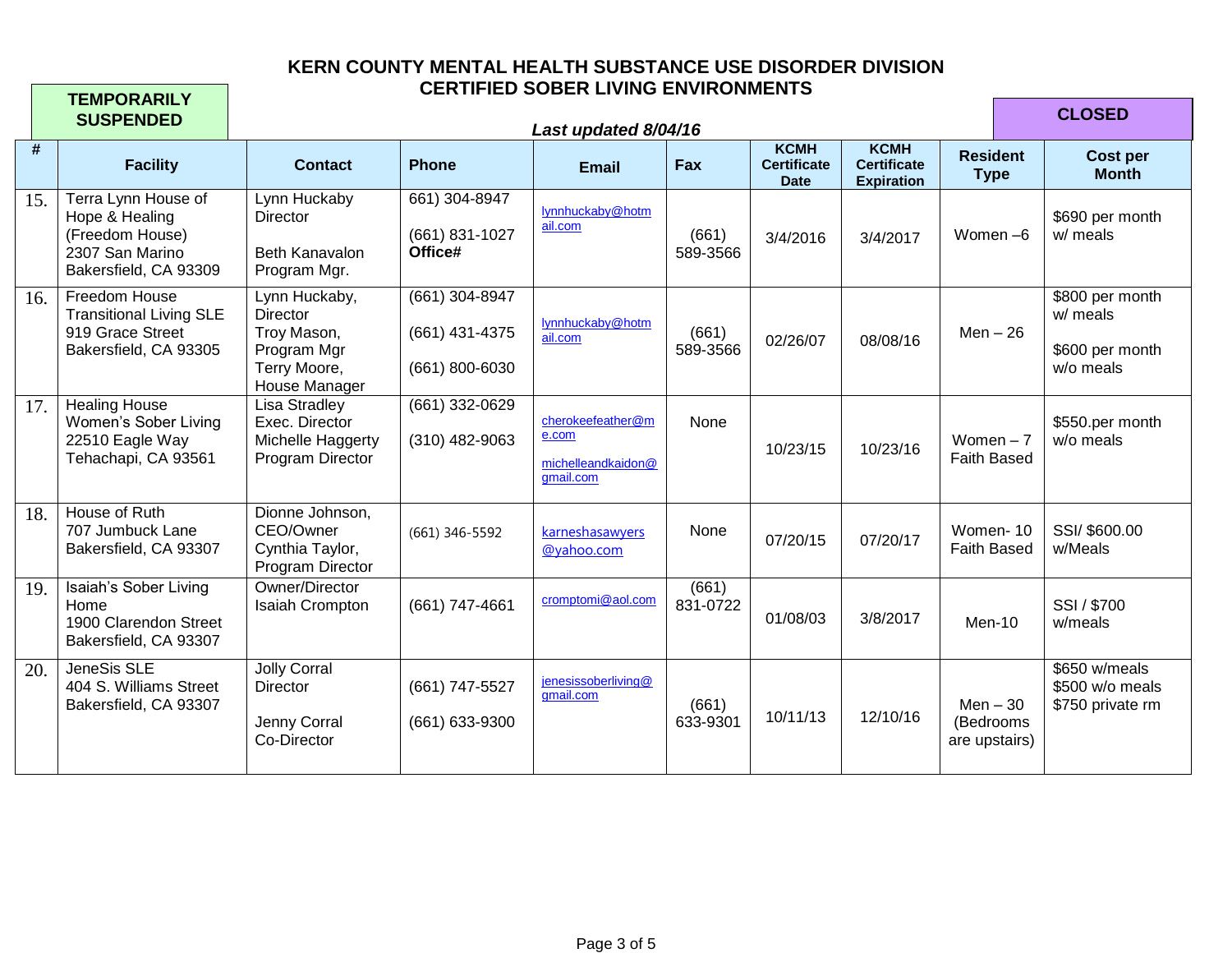|     | <b>TEMPORARILY</b>                                                                               |                                                                                                                               |                                                        | <u>CERTIFIED SOBER LIVING ENVIRONMENTS</u>                            |                   |                                   |                                         |                                  |                                                                                                        |
|-----|--------------------------------------------------------------------------------------------------|-------------------------------------------------------------------------------------------------------------------------------|--------------------------------------------------------|-----------------------------------------------------------------------|-------------------|-----------------------------------|-----------------------------------------|----------------------------------|--------------------------------------------------------------------------------------------------------|
|     | <b>SUSPENDED</b>                                                                                 | Last updated 8/04/16                                                                                                          |                                                        |                                                                       |                   |                                   |                                         |                                  | <b>CLOSED</b>                                                                                          |
|     |                                                                                                  |                                                                                                                               | <b>KCMH</b><br><b>KCMH</b>                             |                                                                       |                   |                                   |                                         |                                  |                                                                                                        |
| #   | <b>Facility</b>                                                                                  | <b>Contact</b>                                                                                                                | <b>Phone</b>                                           | <b>Email</b>                                                          | Fax               | <b>Certificate</b><br><b>Date</b> | <b>Certificate</b><br><b>Expiration</b> | <b>Resident</b><br><b>Type</b>   | <b>Cost per</b><br><b>Month</b>                                                                        |
| 21. | <b>Minnie Marvels</b><br>713 Lilac Street<br>Bakersfield, CA 93308                               | Janice Marvel<br><b>Director</b><br>Melodie Everest<br>Administrative<br><b>Director</b><br>Megan Martin<br>House manager     | (818) 935-9930<br>$(661) 666 - 0835$<br>(661) 578-4850 | minniemarvels93308<br>@gmail.com<br>or<br>jassmine93308@ya<br>hoo.com | (661)<br>615-3043 | 02/26/15                          | 02/26/17                                | Women &<br>Children $-8$         | Single female<br>\$475.00 w/o<br>meals<br>\$700.00 w/meals<br>1-female w/2-<br>kids \$575 w/o<br>meals |
| 22. | <b>Minnie Marvels</b><br>228 Washington Street<br>Bakersfield, CA 93308                          | Janice Marvel<br>Director<br><b>Melodie Everest</b><br>Administrative<br>Director<br>Mary "Carol"<br>Kerwood<br>House Manager | (818) 935-9930<br>(661) 666-0835<br>(661) 615-3043     | minniemarvels93308<br>@gmail.com<br>or<br>jassmine93308@ya<br>hoo.com | (661)<br>615-3043 | 06/08/16                          | 06/06/2017                              | Women &<br>Children - 8          | Single female<br>\$475.00 w/o<br>meals<br>\$700.00 w/meals<br>1-female w/2-<br>kids \$575 w/o<br>meals |
| 23. | New Life Recovery &<br><b>Training Center</b><br>3501 Edison Hwy<br>Bakersfield, CA 93307        | Program Admin<br>Danny Morrison<br>Residential<br>Manager Opal<br>Buchanan                                                    | $(661)$ 366-8003<br>(661) 873-4677                     | adminassist@newlif<br>ecenters.us                                     | (661)<br>366-8001 | 11/6/15                           | 11/6/2016                               | Men - 44                         | \$725.00 per<br>month<br>w/ meals                                                                      |
| 24. | <b>Positive Visions</b><br>1118 Pacific Street<br>P. O. Box 60245 93386<br>Bakersfield, CA 93305 | Vince & Elizabeth<br>Saldias, Owners                                                                                          | (661) 321-0558                                         | lizsaldias@yahoo.co<br>$\underline{m}$                                | None              | 05/23/03                          | 03/23/17                                | Men - 18                         | \$700 per month<br>w/meals                                                                             |
| 25. | <b>Positive Visions</b><br>726 Bernard Street<br>P. O. Box 60245 93386<br>Bakersfield, CA 93305  | Vince & Elizabeth<br>Saldias, Owners                                                                                          | (661) 321-0558                                         | lizsaldias@yahoo.co<br>m                                              | None              | 01/24/14                          | 1/29/17                                 | $Men - 18$                       | \$700 per month<br>w/meals<br>sliding scale                                                            |
| 26. | Redemptive Beginnings<br>2429 19 <sup>th</sup> Street<br>Bakersfield, CA 93301                   | <b>Grady Powell</b><br>Jim Miller<br><b>Patrick Finney</b>                                                                    | (661) 859-0967                                         | chaplainpowell@qm<br>ail.com                                          | None              | 06/07/07                          | 10/30/16                                | $Men - 11$<br><b>Faith Based</b> | \$700 per month w/<br>meals                                                                            |